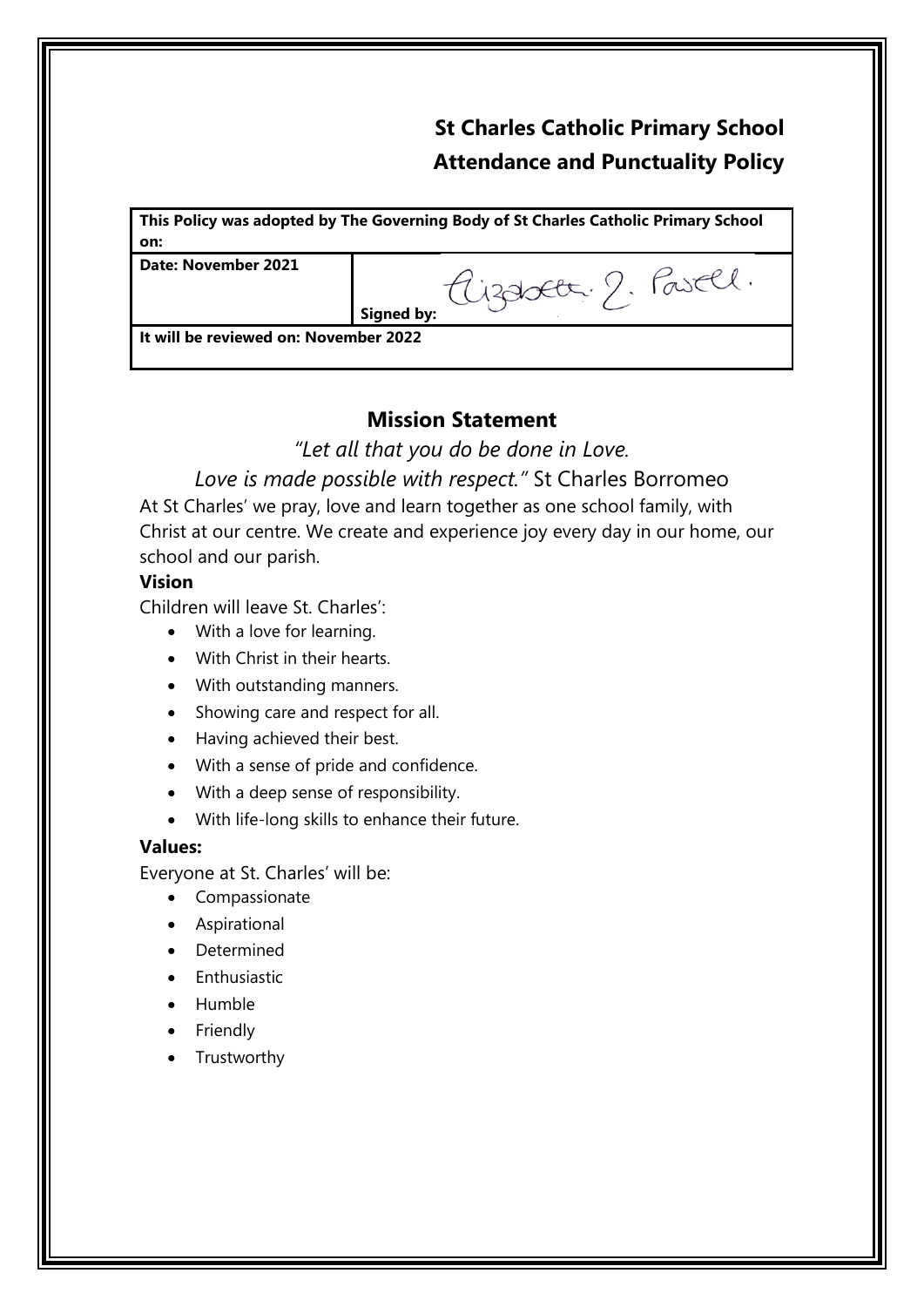The school recognises that it has a major role in monitoring levels of attendance and punctuality and in creating the appropriate climate in the school to foster regular attendance and excellent timekeeping.

We expect all of our children to attend school regularly and arrive at school on time. The link between good progress and good attendance is clear. The policy has been reviewed as a direct response to recent changes in Government legislation regarding holiday during term time.

## **Attendance**

Our school day runs from: Key Stage 2: 8.45am – 3.20pm EYFS and Key Stage 1: 8.55am – 3.20pm We publish our term dates in our newsletters and on our school website.

Children in Key Stage 2 will enter the school through their designated entrance. EYFS and Key Stage 1 will be supervised in the gazebo or on the playground until 8.55am.

Children should not be taken out of school for leisure activities or for holidays. There are 14 weeks of school holidays and it is expected that parents arrange family holidays during this time. The Headteacher will only authorise holidays in exceptional circumstances. All requests will be unauthorised unless there are exceptional circumstances.

Requests for absence should be made in writing to the Headteacher, explaining the reasons for the request. If the decision is taken to unauthorise the absence, and an illness is reported on this occasion, this will be recorded as an unauthorised absence unless medical evidence is produced.

Unauthorised absences may lead to the school requesting that the local authority serves a Penalty Notice to parents in line with the Local Authority's Code of Conduct.

Where possible, visits to the doctor, dentist, optician etc, should be made for before or after school or during school holidays.

In the event of a child not attending school regularly, we will make contact with the parents to ascertain the reason for absence. In certain circumstances we may contact the Attendance Improvement Service to investigate further.